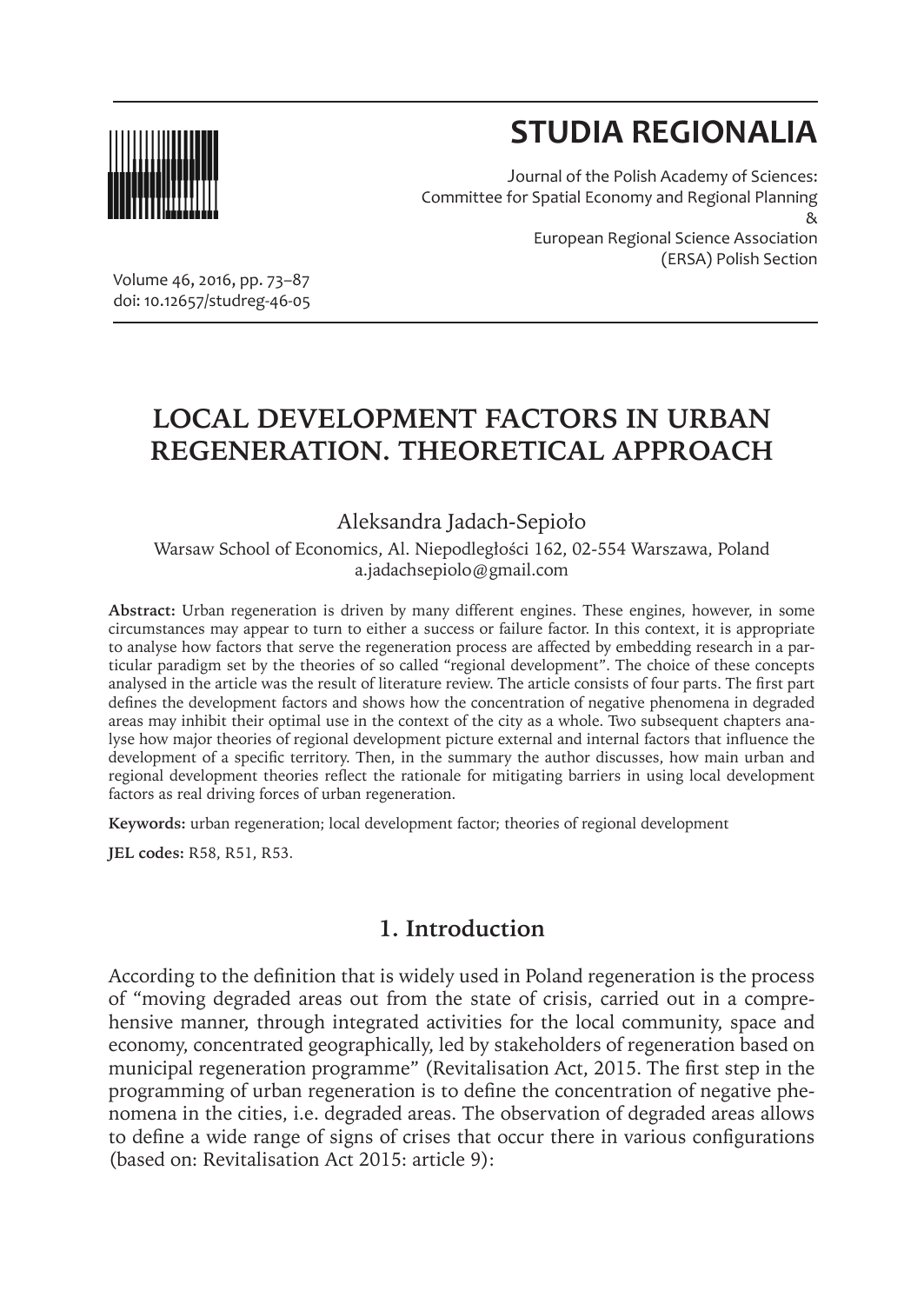- negative social phenomena, e.g. unemployment (especially long-term unemployment), poverty, crime, poor education or low social capital, low participation in public and cultural life,
- negative economic phenomena, e.g. a low level of entrepreneurship, poor condition of local businesses,
- negative environmental phenomena, e.g. exceeded environmental quality standards, the presence of waste posing a threat to life, health or the environment,
- negative spatial and functional phenomena, e.g. the technical and social infrastructure insufficient equipment or its poor condition, lack of access to basic services or their poor quality, mismatch between urban solutions and the area changing function, a low level of communication services, shortage or poor quality of public areas,
- technical degradation, e.g. deteriorated residential buildings.

These phenomena are not only the reasons for low attractiveness of the area, but also create barriers to move it out from the crisis. For that reason regeneration activities seek to remove these barriers. Simultaneously, the regeneration process should gradually lead to a replacement of public investment with a private one resulting from the development of the local economy. Regeneration should lead to the stable functioning of a particular urban area without additional support from public funds. Therefore, planning of regeneration activities should be preceded by the designation of the areas with high concentration of negative phenomena as well as its local potentials. However, what is truly missing is the local potential definition, the methods of their revealing and the relationship with the barriers to their use that result from the features of the area. Some works analyse particular factors helping regeneration activities to succeed. They are actually not described in an orderly manner and are not discussed in the context of regional and local development, so much needed for systematisation purposes. Successful regeneration activities depend on the involvement of the local community and socio-economic partners, natural and cultural heritage or local economy (Bryx 2012). The analysis of regeneration processes reveal that there is a slow shift from a narrow approach. i.e. the improvement of the technical characteristics of buildings to social problem solving in the crisis areas (Sepe 2013). The local community characteristics, intangible manifestations of a particular area culture and tradition, which determine its uniqueness and the possibility of creating specific local innovative environment, actuating the change and return of the degraded area on the path of development, constantly gain importance.

In this context, it is appropriate to analyse how the determining factors – that may serve the regeneration process – are affected by embedding research in a particular paradigm set by the theories of regional development. The choice of these theories that are analysed in the article is the result of literature review. It was worth the effort to analyse the 'hidden' theoretical context, based mainly on classical theories of regional development (Bramley 2000; Conway & Konvitz 2000; Roberts & Sykes 2000; Couch et al. 2003; Tallon 2010; Schenkel 2015).

C.A. Chandler and W.L. David presented theoretical considerations of regeneration policy in 1979. They pointed out that the immanent feature of degraded areas,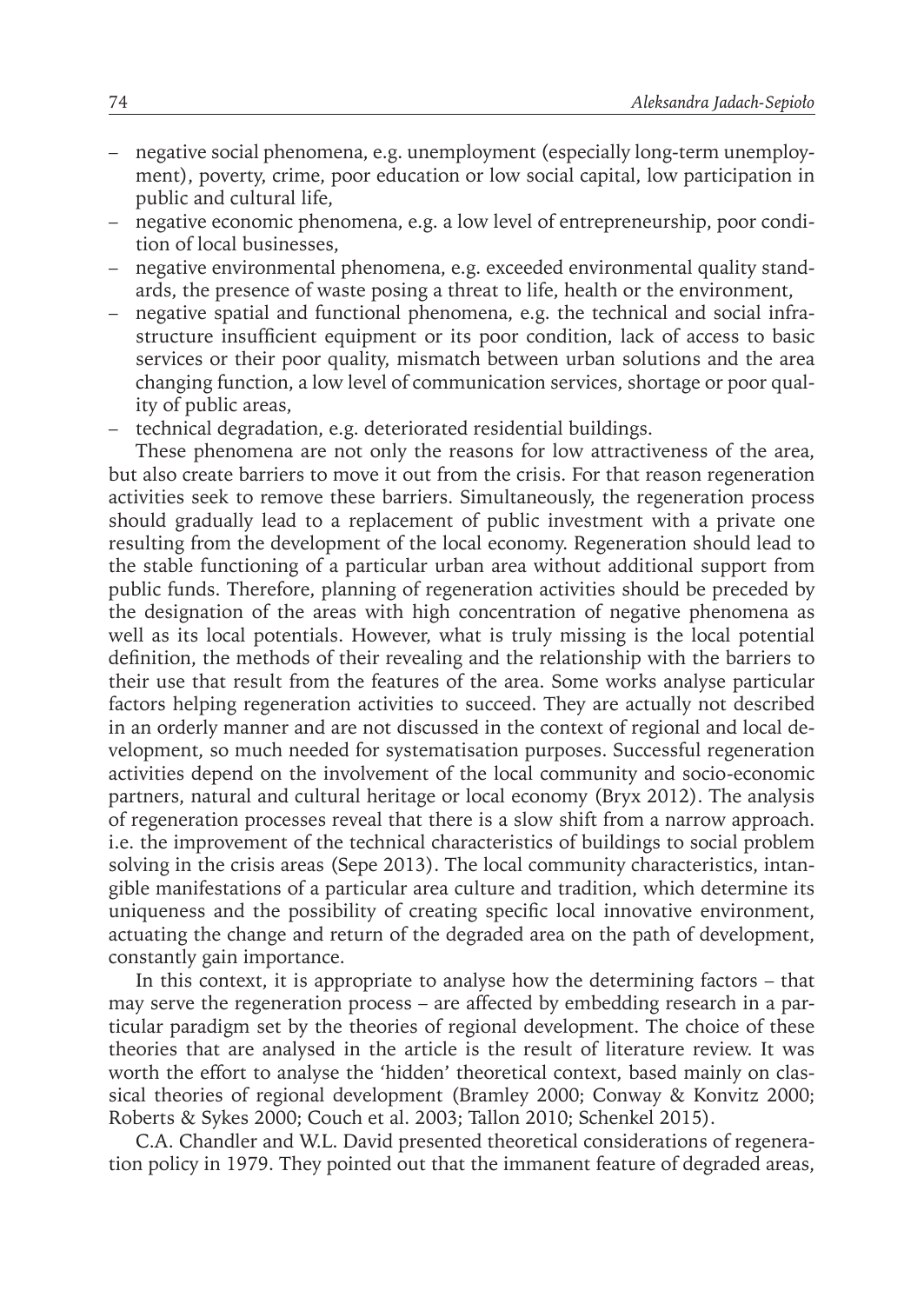and thus the cities, where they occupy a vast area, is a state of constant imbalance (Chandler & David 1979). The dominant issue is a sub-optimal use of available production factors (labour and capital). There are also no automatic convergence mechanisms, by which it would be possible to eliminate the disproportion between developing and degraded areas of a particular city. Public financing the regeneration processes should in any case stimulate overcoming barriers to optimal allocation of production factors and their effective involvement. In this context, on the basis of theoretical explanations of development processes in different cities, one can state that the for the degraded areas:

- 1. In cities located on the path of growth and development:
	- it is not possible to transfer automatically arising opportunities from well-developed districts to degraded areas,
	- an appropriate recognition of the area development barriers, especially in the social and economic sphere, in particular explaining the inefficiency of the local production factor use, is the condition for appropriate intervention planning,
	- a local innovative environment should be built in a degraded area (increase of the efficiency of employed capital by stimulating innovative activities, the introduction of new technologies and IT solutions; new funding formulas, including increasing financial leverage through venture capital and business angels).
- 2. In cities located on the path of end-stage development:
	- it is not possible to move out the area from the crisis based only on existing resources,
	- appropriate recognition of stakeholders that can make a change in the local composition of the production factors and providing protection mechanisms for existing residents, so that they were not ousted from the area after the completion of the intervention are the conditions for appropriate intervention planning,
	- an innovative environment based on existing and new resources should be built in the degraded area (redefining industries in degraded areas, introduction of business environment institutions, business incubators, emphasis on networking businesses).

Regardless of the city characteristics, building the coalition of stakeholders around the regeneration activities is the foundation for success of the development factors; a suitable environment for activities is needed. Also, a strive to strengthen the local community aspirations in order to improve the life quality and the neighbourhood activity is a must. Regeneration is a process of shaping profound changes in urban space, in consciousness, habits and living conditions of its inhabitants. These changes may be of an innovative character. Their implementation depends on the characteristics of the local environment, and it is them that determine the effectiveness of urban regeneration.

The article consists of four parts. The first part defines the development factors and shows how the concentration of negative phenomena in degraded areas may inhibit their optimal use in the context of the whole city. Two subsequent chapters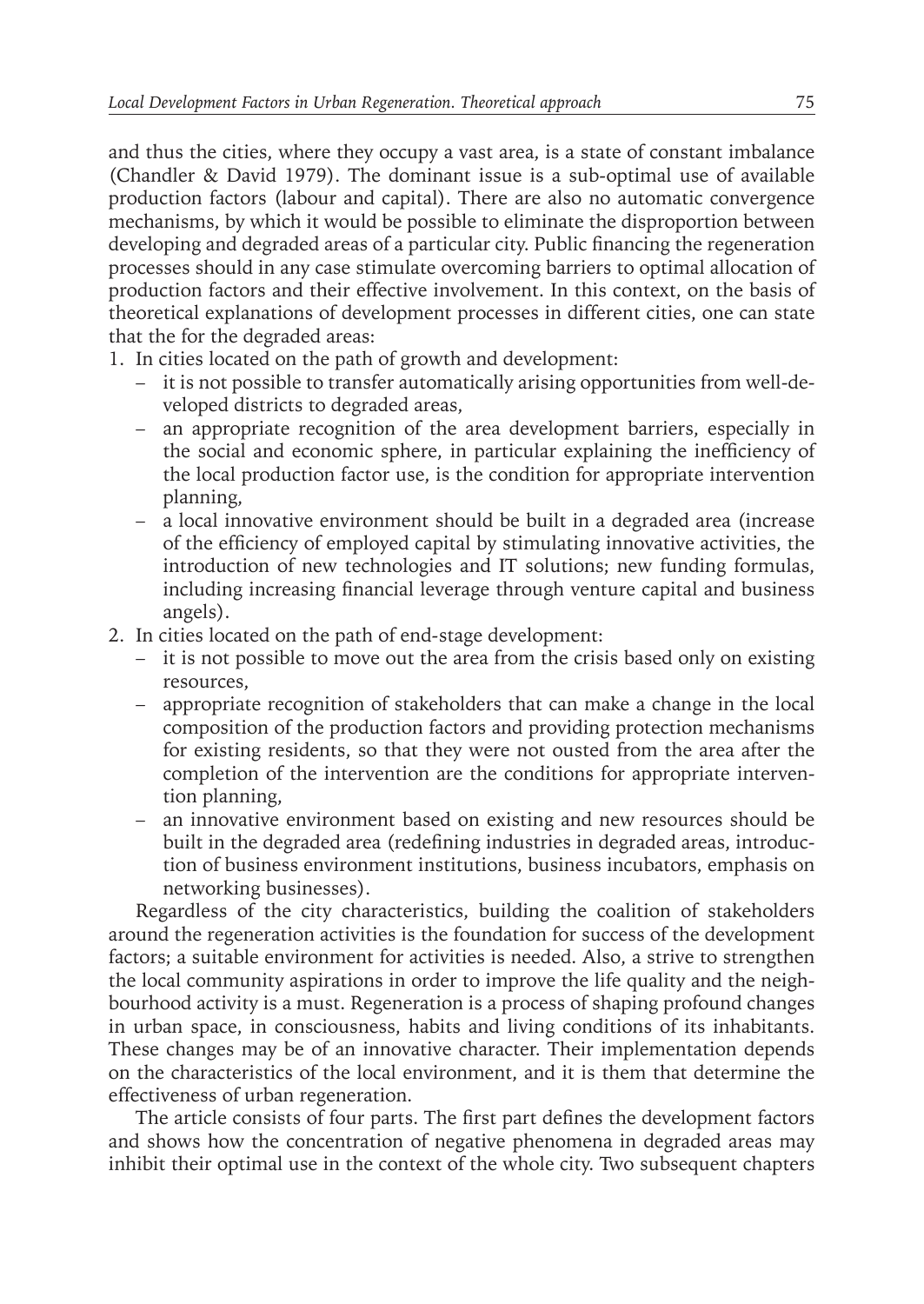analyse how major theories of regional development picture external and internal factors influencing the development of a specific territory. Then, in the summary the author discusses, how the main regional development theories reflect the rationale for mitigating barriers in using local development factors as real driving forces of urban regeneration.

### **2. Local development factors in urban regeneration**

Development factors are understood as resources characteristic for the given area that determine its development. The scope of the development factors is strongly dependent on the specificity of the analysed problem. The following list of factors is the effect of the literature review aimed at distinguishing the most typical ones in urban regeneration processes:

- human and social capital (Hart 2003; Adamson & Bromiley 2013),
- culture (Paddison & Miles 2007),
- local economy its structure and production capacity (Hubbard 1996),
- heritage (Newman 2016),
- housing (Cole & Nevin 2004; Pinnegar 2009; Tajani & Morano 2015),
- level of technical infrastructure (Dijst et al. 2002),
- ability to produce knowledge and to improve technology thanks to the presence of universities and research institutes (Wolaniuk 2010),
- presence of creative class (Sepe 2013; Tavano Blessi et al. 2012),
- post-industrial zones with strong symbolic potential and importance for local milieu (Byrne 2000; Ploegmakers & Beckers 2015),
- urban transport infrastructure projects such as metro, regional rail and tram (Gospodini 2005),
- strong urban regime (Blanco 2013),
- eco-innovative strategies (Yung & Chan 2012).

Every city growth thanks to different potentials – a combination of above-mentioned factors. The possibility of using urban growth factors also varies within districts, neighbourhoods or even quarters. In this context the New Athens Charter statement is symptomatic: "In the twenty-first century economic success will become a part of these cities, which will be able to exploit its competitive advantage. The main source of these advantages will be a multifaceted consistency of a city. Significant competitive advantages will be created also by: skilful use of the qualities of the natural environment and cultural heritage, preservation of historical heritage and highlighting both the uniqueness of the city and the created possibilities to act" (European Council of Planners 2003). Although each city is characterised by a unique set of advantages, their skilful use will not be sufficient to meet the 21<sup>th</sup> century challenges. Co-existence of social, economic and technical problems in the degraded areas become the increasing barrier to the development of whole cities. Therefore, next to the identification of the development key factors, one should try to identify the barriers stemming from the diversity within a city, which prevents or hinders their use. Convergence of districts by solving the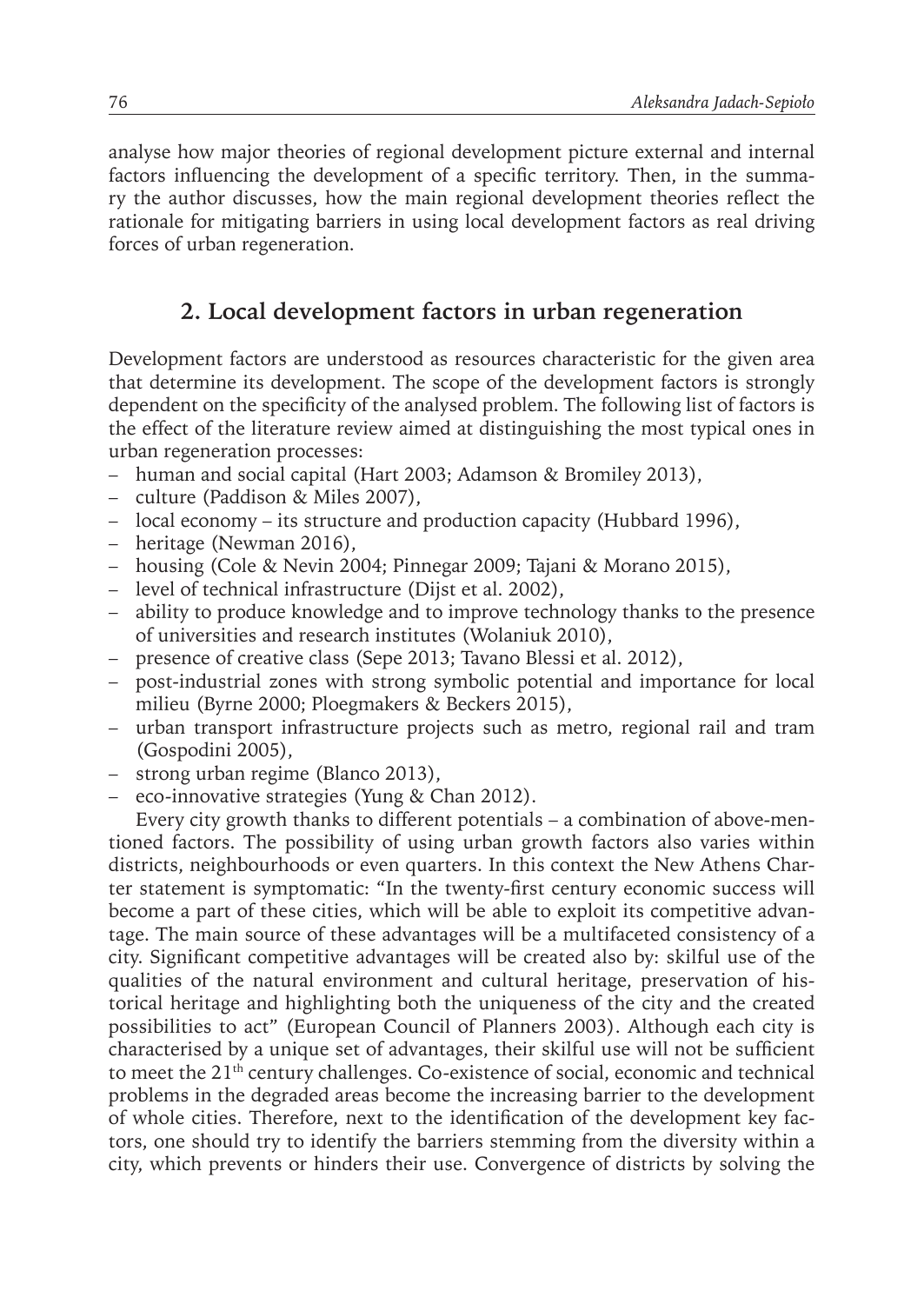degraded areas problems aims to improve the coherence of the city and optimum use of its potentials.

The impact of the New Athens Charter is visible in "The National Urban Policy 2023" (NUP)– the basic document of the Polish government defining directions for urban development. Consistency is one of five specific policy objectives. Cities become coherent through regeneration of socially, economically and physically degraded urban areas (NUP 2015: 16). This process runs by bridging the gaps between city districts that develop harmoniously and degraded areas. The basic operations include the modernisation of the urban fabric, the restoration of economic and social activity, and thus improvement of the residents' life quality (NUP 2015: 17).

The programming of regeneration process is intended to establish a framework for leading out given territory from the state of multi-aspect degradation. It can be achieved through the creation of complementary measures to solve existing problems using available potentials by the local authority along with other stakeholders. There is lack of the presentation of relationships between a decision on the choice of development factors that could lead the area out of the crisis and the success of these activities. The highest importance is attributed to spatial, historical and cultural aspects of the area as the regeneration activity potential stimulator. Therefore, the simplest typology of endogenous growth factors is based on these elements of urban fabric that are the driving force behind the regeneration process (community, culture, heritage, housing, leisure, property, retail).

Regeneration driven by culture was distinguished as a separate type of regeneration in the 1980s in connection with the demands of urban renewal and urban revitalisation (Paddison & Miles 2007). Initially, it was mainly architectural concept, but due to the huge public investment and quite substantial subsidies for the private sector it gradually began to be attractive for business. In many cases, the involvement of private investors is still limited to cultural event sponsoring or partly financing of art restoration and maintenance. Artists (artist-led regeneration) and showbusiness people (celebrity-led regeneration) who invest in areas considered by them as interesting can thus produce 'catalytic' effects that triggers the regeneration processes (e.g. the Bilbao Effect or Tohu in Montreal). They are actually more interested in this type of regeneration (Tavano Blessi et al. 2012). However, it is often that these processes have a more individual dimension and are not supported by local authorities. They may, despite the positive economic effects i.e. increased market value of real estate in the area and high rates of return on investment, bring negative social changes, such as displacement of residents with lower incomes by people with higher income, who can afford an apartment in an attractive location. This is a typical problem of gentrification, which is an totally market-driven example of supporting urban renewal processes by culture (Peck 2005).

Heritage-led regeneration in the cities began to appear in municipal politics in the 1970s, along with economic changes and a gradual transition from an industrial city to a post-industrial city, where culture, consumption and services are the economic base (Sepe 2013). The inclusion of material culture heritage (immovable monuments) to regeneration policies was not swift. For a long time European countries have not sufficiently integrated regeneration activities with the protection and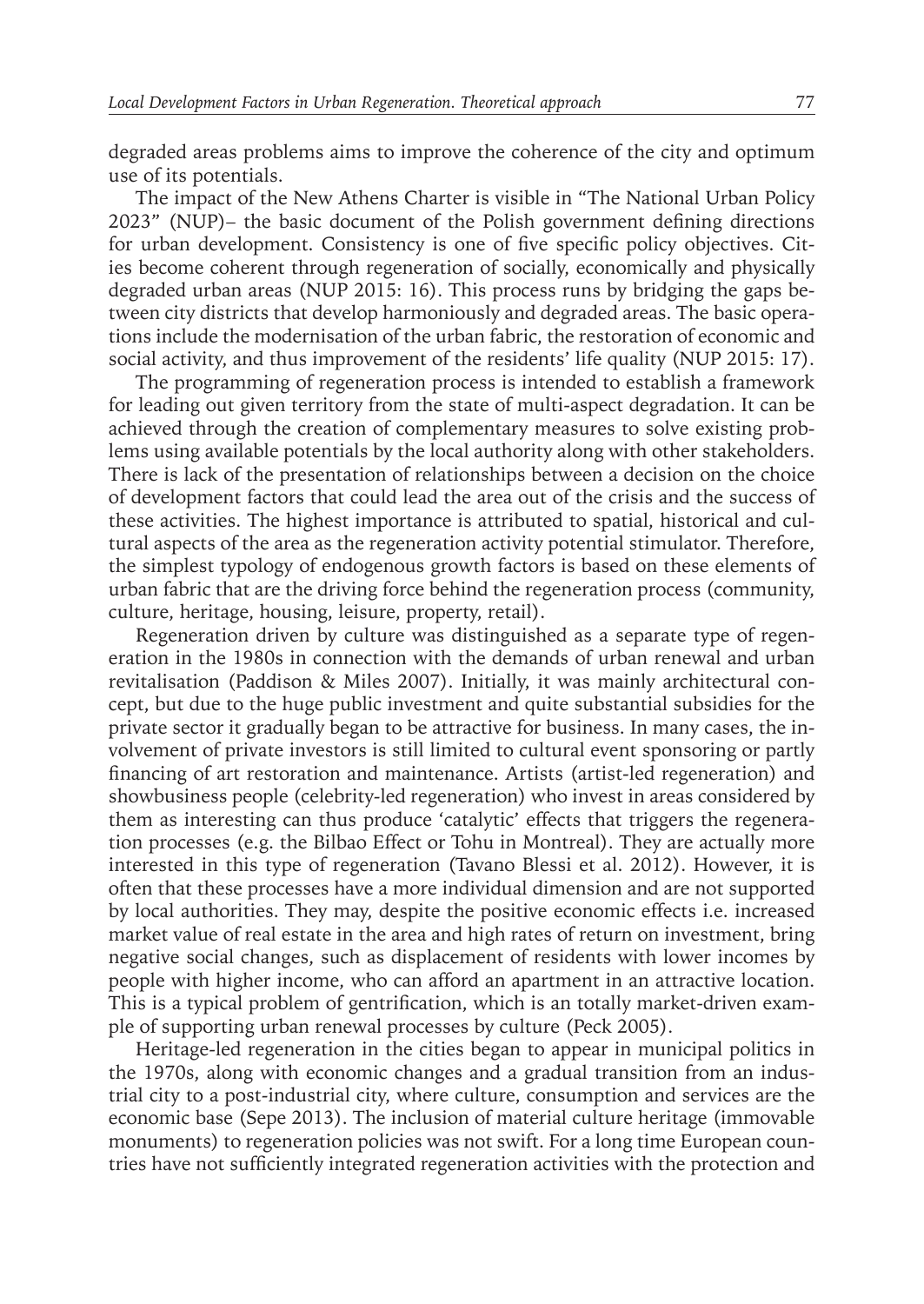conservation of monuments (outside the UK), but the introduction of a pan-European policy of supporting heritage (including Gothenburg Strategy to promote sustainable development of urban areas and the INHERIT project) gradually contribute to the changes.

Society has become more aware of a huge potential of material heritage:

- possibility of 'catalytic' impact on the areas adjacent to the historic buildings and building complexes,
- possibility of creating new jobs and stimulating local entrepreneurship,
- shaping positive image of the revitalised areas by promoting the value of cultural monuments, strengthening the sense of local community ties. Despite a little involvement of local authorities, business has attempted to regenerate monuments and has been including them at arm's length to the urban fabric since 70s which has brought huge profits to investors (Newman 2016).

Investments on the transformation of the areas into modern and attractive entertainment and leisure places are part of regeneration process that, to the greatest extent, have been dominated by the private sector. Bottom-up initiatives are often sufficiently independent (e.g. in the case of casinos) so that they do not require assistance from local authorities beyond issuing a building permit. Such activities do not, however, have much in common with regeneration that we put highlight in this paper, even though the achieved results (social – reduction of unemployment, reduction of social and economic exclusion, improved image of the area and security, economic – growth in the value of the properties located in these areas, higher taxes from real estate, high return on investment and technical – a significant improvement of the building technical condition) largely correspond to the regeneration objectives. Individual actions are usually scattered and cannot offer as complex effects as the integrated regeneration programmes do. And that is why such projects should be included, even conceptually, into the structure of the local regeneration plans (*A review…* 2008).

These regeneration activities are based on development of retail and the activation of the economic area aimed at the physical renewal of buildings and their surroundings. Former industrial buildings in attractive locations and with interesting architecture are often regarded as an initial resource. A specific cultural capital of a place is created by building a new image of the neighbourhood (street, place), or trade development. Post-industrial areas regeneration in urban centres is conducive to their economic and social regeneration, decisively increasing their value by creating positive development prospects. Another factor that affects the value increase of the area in not only narrow, but also in the wide sense, is the economic revival of the area and the creation of new jobs, and hence the possibility of reinstatement of persons excluded from the labour market due to structural reasons (Dixon 2005).

The drivers for growth that are summarised in Table 1 are related to the economic potential of the area intended to be regenerated, or the area where, thanks to fashion and increased demand, regeneration processes take place on the market basis. The observations of the problems present in the degraded areas indicate that a typical area cannot escape the crisis just with the aforementioned factors. Even if they occur, their impact is affected by different barriers, ranging from low security,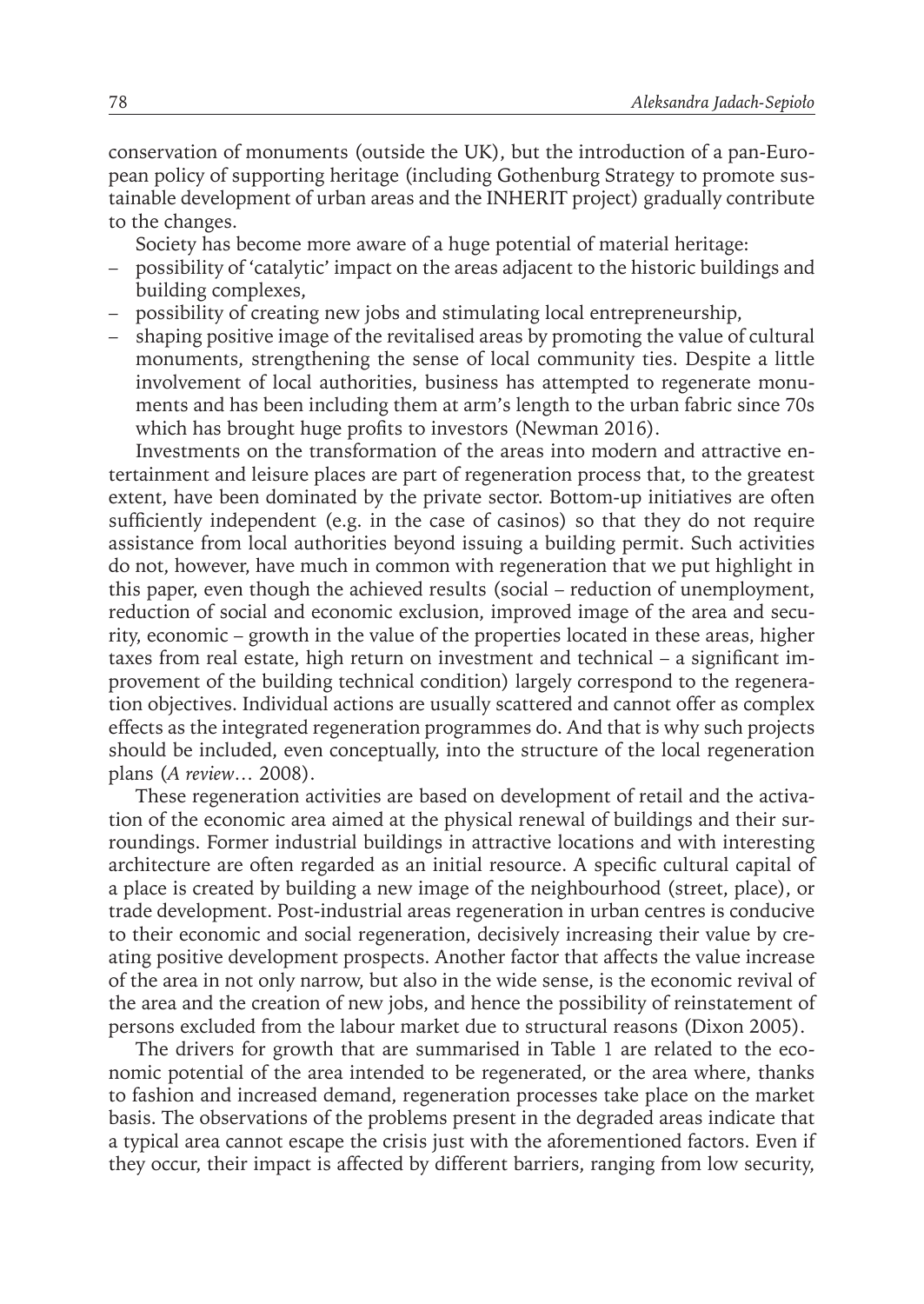| Regeneration types            | Development factors associated with a given type                                                                                                                                                                                                                                                                                                                                                                                                                                                     |
|-------------------------------|------------------------------------------------------------------------------------------------------------------------------------------------------------------------------------------------------------------------------------------------------------------------------------------------------------------------------------------------------------------------------------------------------------------------------------------------------------------------------------------------------|
| Community-led<br>regeneration | - the benefits of regeneration delivered to a range of stakeholders of different<br>interests.<br>- strong local community's involvement and partnership at the local level,<br>- new forms of network governance in the urban realm (Barcelona, Lisbon).                                                                                                                                                                                                                                            |
| Culture-led<br>regeneration   | - flagship cultural objects, immovable monuments serving culture and new<br>cultural institutions (e.g. The Tate Modern in London),<br>- distinctive sculptures and monuments,<br>- iconic architectural objects (e.g. landmarks such as Gateshead's Millennium<br>Bridge, the Guggenheim's museum in Bilbao),<br>- unique cultural events, festivals, performance art (e.g. The Kendal Mountain<br>Film Festival in Cumbria, Festival of Exhibition Sites in Hagen in North Rhine<br>- Westphalia). |
| Heritage-led<br>regeneration  | - historic city centres (Old Towns),<br>- historic old port areas (waterfronts),<br>- monuments in the city,<br>- historic former industrial systems.                                                                                                                                                                                                                                                                                                                                                |
| Housing-led<br>regeneration   | - redevelopment of disadvantaged urban neighbourhoods (e.g. Glasgow, London)<br>(Tallon 2010),<br>- often parts of strategies of health improvement and reduce social inequalities.                                                                                                                                                                                                                                                                                                                  |
| Leisure-led<br>regeneration   | - sport events, the Olympic Games, championships (Olympics-led regeneration,<br>e.g. Athens, Turin),<br>- tourism-led regeneration, (e.g. hotels, conference centres), entertainment<br>industry (e.g. casinos, i.e. Cardiff, Blackpool),                                                                                                                                                                                                                                                            |
| Property-led<br>regeneration  | - large-scale redevelopment projects (e.g. Birmingham), often connecting other<br>development factors as success drivers (Tallon 2010),<br>- flagship developments, e.g. waterfronts.                                                                                                                                                                                                                                                                                                                |
| Retail-led<br>regeneration    | - shopping malls, especially those located in attractive buildings, or interesting<br>neighbourhood (e.g. Goethe Gallery in Jena, Stary Browar in Poznań, Manufak-<br>tura in Łódź, Great Western Railway Engineering Works)<br>- malls in city centres located next to monuments and places of entertainment,<br>or culture (e.g. cinemas, theatres, etc., such as Neuer Wall in Hamburg.                                                                                                           |

Table 1. Types of regeneration depending on the driving forces of the process

Source: own study.

short-lived existence of enterprises due to the low purchasing power of the residents, or the aspirations and potentials of local entrepreneurs, ending with stigmatisation of the residents in the opinion of the inhabitants of other districts.

## **3. Development as a result of external factors – theoretical approach**

It may be interesting to review the key theories that explain mechanisms determining development of a specific region or city. Table 2 summarises some of them. The growth is explained by factors external to the territory. The aim was to indicate how a typical crises occurring in degraded areas may limit the ability to take advantage of the possibilities offered by the presence of a defined potential in a given city/region.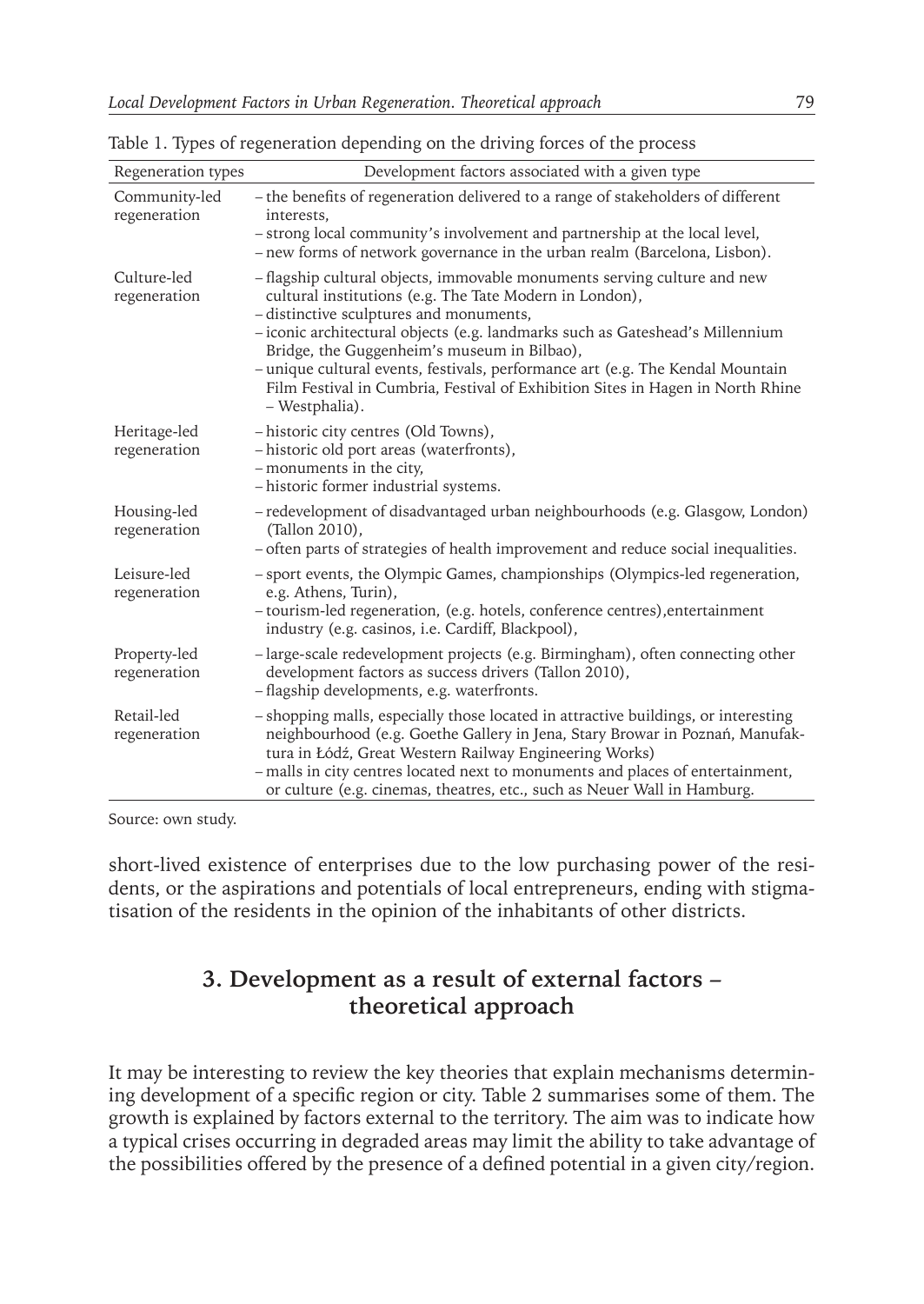| Theory                                                                              | Factors determining the development                                                                                                                                                                                                            | Barriers to the use of available factors<br>supporting growth in degraded areas                                                                                                                                                                                                                                  |
|-------------------------------------------------------------------------------------|------------------------------------------------------------------------------------------------------------------------------------------------------------------------------------------------------------------------------------------------|------------------------------------------------------------------------------------------------------------------------------------------------------------------------------------------------------------------------------------------------------------------------------------------------------------------|
| The theory of polari-<br>sation (F. Perroux)                                        | Status of the growth pole or a stim-<br>ulating impact of the stronger centre<br>- growth pole.                                                                                                                                                | Low entrepreneurship in degraded<br>areas makes it difficult to use the<br>advantage of its proximity (technology<br>distance and low efficiency of work/<br>capital).                                                                                                                                           |
| The theory of the<br>so-called Geograph-<br>ical Growth Centres<br>(A.O. Hirschman) | The ability to concentrate economic<br>growth, in particular by creating a<br>network of progressive feedbacks<br>(Korenik & Zakrzewska-Półtorak<br>2011), carrying positive growth stim-<br>uli through the cooperation of many<br>companies. | Diffusion of development in degraded<br>areas is possible through communica-<br>tion, but there is no guarantee that the<br>development of communications infra-<br>structure will lead to development, or<br>will it launch a digressive feedbacks,<br>i.e. internal demand for external goods<br>and services. |
| Circular Cumulative<br>Causation concept<br>(G. Myrdal)                             | Capacity to stimulate the broadening<br>effect and resistance against "washing<br>out" the development (Myrdal 1958).                                                                                                                          | The regression in degraded areas is<br>most commonly the consequence of<br>the centralisation of production using<br>most valuable factors in the local/re-<br>gional centre (e.g. the downtown/core<br>of the functional area/agglomeration)<br>while limiting their local possible<br>beneficial effects.      |
| Theory of N. Kaldor                                                                 | The ability to increase, in relation to<br>environment, the efficiency of produc-<br>tion exceeding the increase in the cost<br>of wages (Korenik & Zakrzewska-Pół-<br>torak 2011).                                                            | Low skills of degraded area residents<br>result in low labour costs, but its<br>effectiveness cannot be raised without<br>investment in human capital, often<br>with uncertain return due to the accu-<br>mulation of other problems (learned<br>passivity, addictions, etc.).                                   |

Table 2. Factors Affecting the Development of Regions and Cities and Barriers to Their Use in Degraded Areas

Source: own study.

We can realise that even in cities 'on development paths' there are areas in which the accumulation of negative phenomena limits the ability to take advantage of the development benefits of the whole settlement unit and increases costs of degradation burden on residents of other districts.

The first of these theoretical concepts is the polarisation theory. Development is here enhanced by the impact of stronger centre in the area (e.g. in the functional area). Growth poles, i.e. the settlement units that have reached the leading position, grow strongly. Regardless of the growth pole strength, if there is an area in a city with the cumulated problems of the low entrepreneurship and low efficiency of available production factors, its residents will not be able to benefit to the same extent as in other areas. The dynamic development of the city in conjunction with barriers may result in a gradual polarisation and stigmatisation of that part of the city.

A.O. Hirschman's theory refers to the positive feedback resulting from the collaboration between growing companies. The high risk of investing in degraded areas or a need to use human resources outsourcing are the barriers to the economic revival of these areas as businesses link around geographical growth centres. The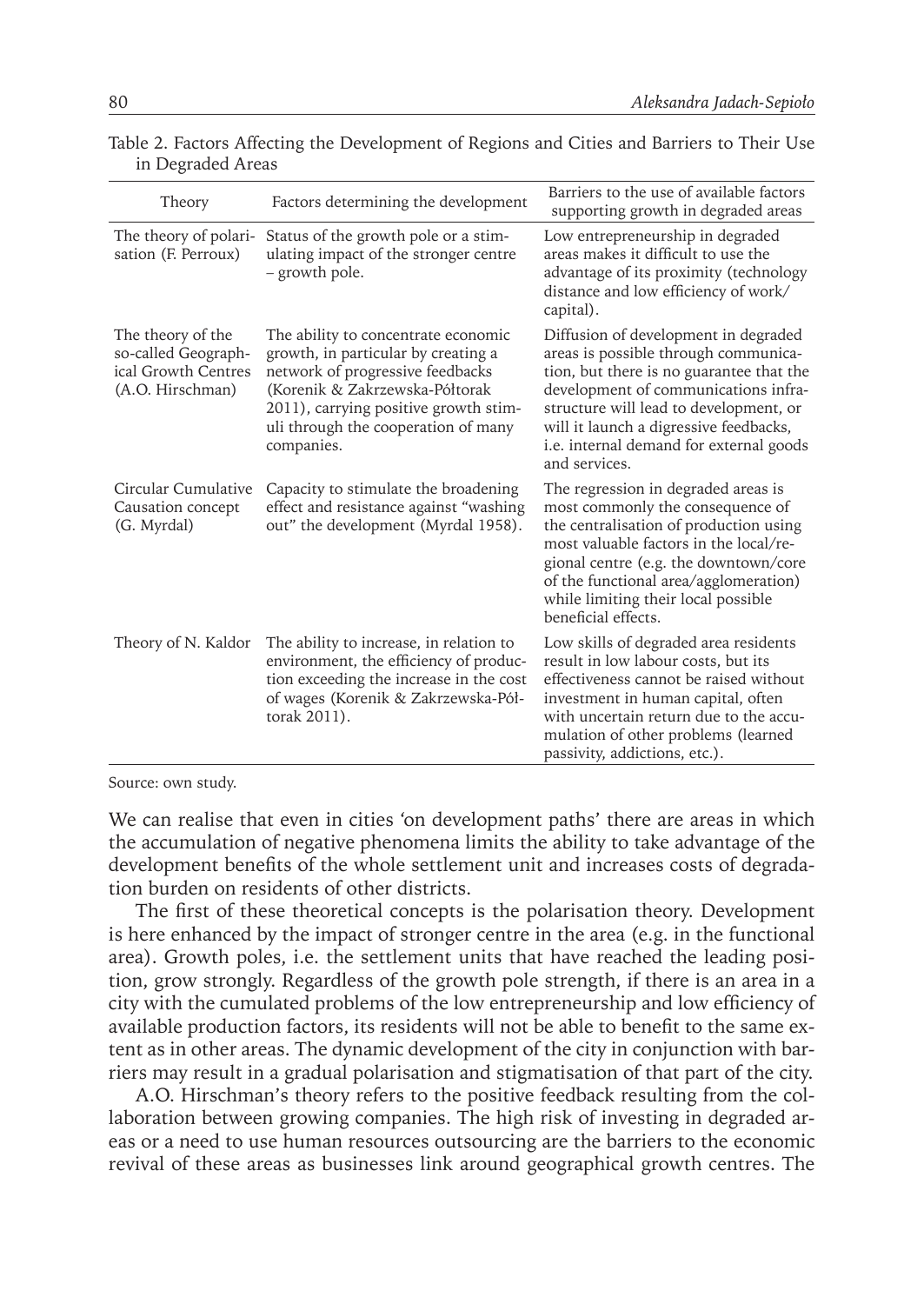gradual inflow of new residents in the vicinity of new enterprises on degraded areas (e.g. high tech) also causes a disturbance of the population existing structure and the gradual gentrification of the area, both in terms of housing and services. An increased demand for goods from outside the area appears.

In the concept of Circular Cumulative Causation by G. Myrdal the possibilities of the settlement unit development are determined by the ability to resist the tendency of "washing out" the potential. In this context, the degraded areas are simply the victim of the city natural development, because the development of other districts "sucks" their potential through filtration mechanisms (Polko 2005).

According to the N. Kaldor's theory, the development is a direct result of the ability to increase the efficiency of production factors (particularly labour) in relation to environment. Again, in this case degraded areas are lagging behind, mainly through barriers associated with low ability to adapt to changes in the labour market.

The theory of the economic base is one of the most common interpretation of the reasons of advantages achieved in economic development by specific regions or cities. Its essence lies in the division of residents' city activity into two groups:

- exogenous (or "city-creating, basic, primary, exporting");
- endogenous (or: non-base, providing service to the internal market) (Kuciński 2004).

K. Dziewoński who introduced the division of activity (that is endogenous and exogenous) to Polish literature, divided workers according to their participation in raising capital outside the city (Dziewoński 1967). The exogenous group has trans-regional connections, and its work is based on meeting the needs of people from outside of the city, while the endogenous group satisfies internal needs (e.g. public transport, local services). M. Kiełczewska-Zaleska stresses that Dziewoński was actually the first to show that both groups are city-creating and contribute to the prosperity of residents (Kiełczewska-Zaleska 1972). In degraded areas, however, there is a significant imbalance between the exogenous and endogenous groups (Gwosdz 2014). To support the residents of this area is often costly in the whole city context (the cost of social assistance for the unemployed and living in poverty people because of the life difficulties or low qualifications). At the same time this type of areas with a smaller exogenous group and its monofunctional nature (e.g. in the industrial regions) are most susceptible to the mechanism of imprisonment on the path of development (lock-in effect) (Grabher 1993).

To conclude, despite the factors that stimulate city development, the negative feedbacks may still prevent the use of the development opportunities, if it is based on external factors. There will always be factors limiting the ability to exploit opportunities that arise from the external environment. Given this conclusion, the analysis of theories explaining the ability of an individual settlement to develop through endogenous resources is crucial.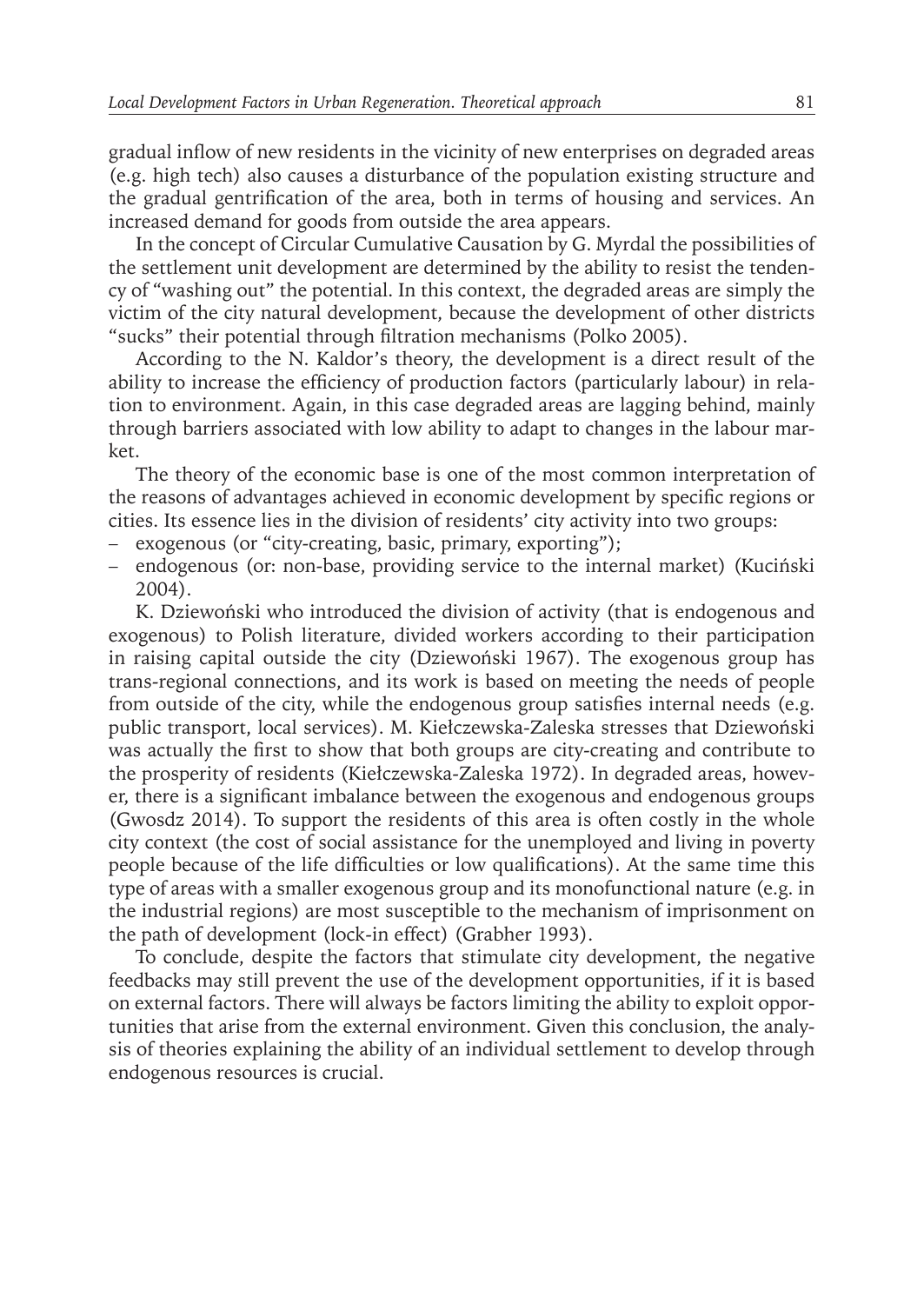## **4. Theory of local innovative environment and theories based on endogenous resources**

The high degree of negative phenomena in degraded areas requires a concentrated and well thought intervention that is tailored to specific needs and conditions. Every time these actions have innovative features. According to R. Galar necessary conditions for the effective implementation of local innovation include:

- endogenous resources,
- competences allowing the use of existing opportunities,
- network of links between stakeholders, ensuring the ability to pursue common goals and strategic interests of the community (Galar 2007).

Innovative environment that explains development processes at local level was introduced by G. Törnquist (1983). The components of such environment can be divided into the following categories of endogenous growth factors:

- clear specificity, and (most often) spatial separateness of the area,
- representation of stakeholders (public institutions, companies, NGOs, citizens, etc.) who take independent decisions regarding activity in a given area,
- set of tangible and intangible advantages of the area (infrastructure, knowledge, skills, local tradition, local law provisions),
- organisational logic rules of cooperation of entities active in the given area, e.g. due to tradition, patterns or established procedures,
- the ability to adapt and adopt new solutions (Jewtuchowicz 2005).

The most common analyses of the factors contributing to regeneration processes are limited to the first three points of the above, i.e. the area characteristics, the local community vs. stakeholders and advantages of the area.

According to G. Törnquist, the conditions for the creation of local innovative environment comprise of:

- a large resource of information easily accessible for the community members,
- the knowledge accumulation and increasing access to information, e.g. through the accumulation of knowledge in time, e.g. by academic institutions,
- occurrence of certain unique competencies in specialised types of activities in a given area (Korenik & Zakrzewska-Półtorak 2011).

Therefore, the social dimension of this environment – its leaders, the characteristics of the local community and the ability of the community to use the collected experience and the tradition of the area for the creative change of its character (Taylor 2007), is no less important in the analysis of the conditions for successful regeneration activities. For that reason, it is still worth discussing another type of the regeneration process that is supported by the local community (community-led regeneration). In this case, the most important endogenous development factors include: the involvement of the community, gathered and built social capital, local tradition, existing and shaped social relationships, the ability to plan and use their own potential (Wagenaar 2007). This type of regeneration is exposed to the greatest difficulties, especially when not connected with other endogenous factors (listed in Table 1) that are parallel to the development of the community who stimulates positive changes to the local economy.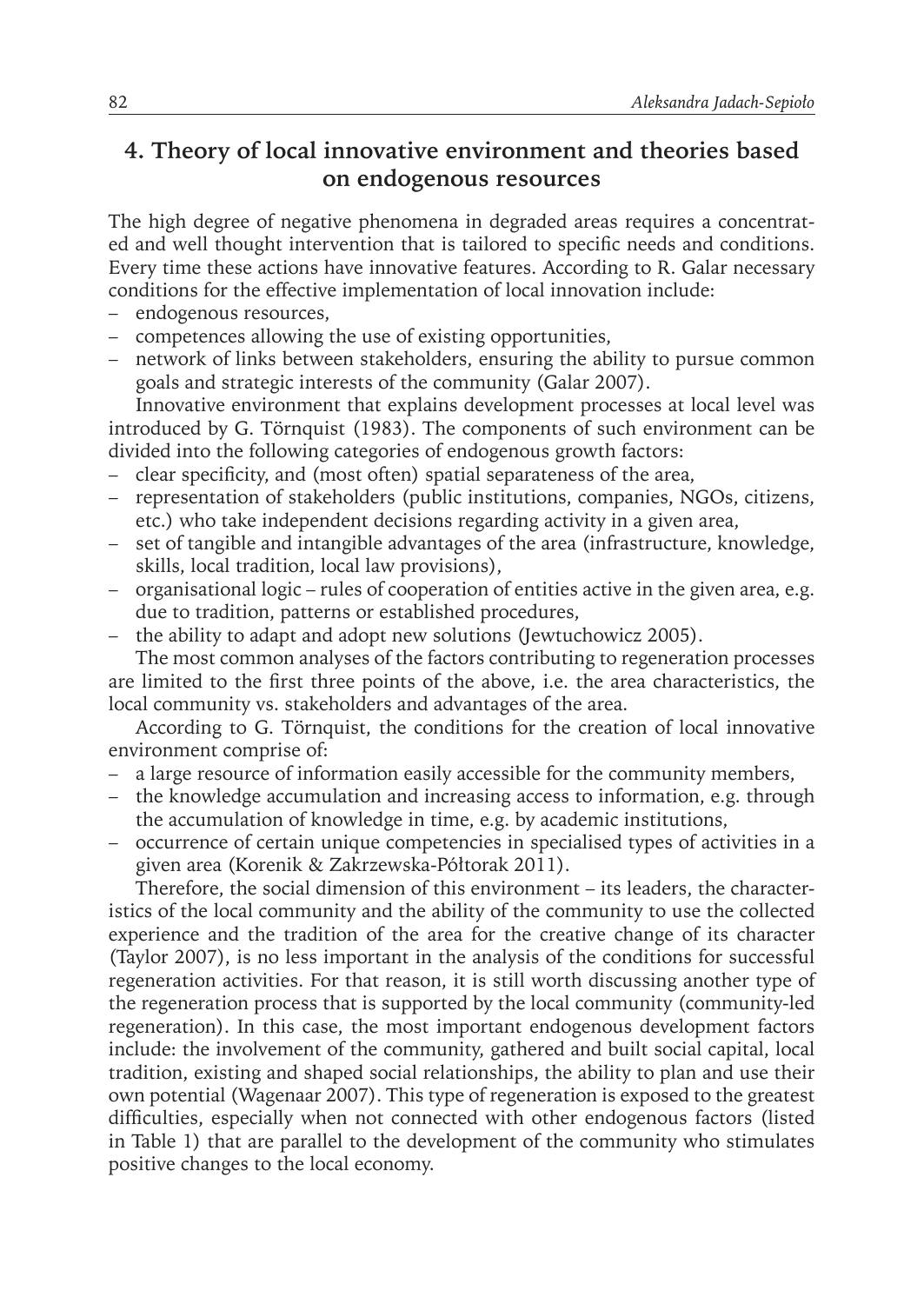Regeneration supported by the local community is strongly conditioned by:

- the involvement of non-governmental organisations and informal groups, which causes financial instability of the process (Chaskin & Garg 1997),
- necessity to arrange partly the planned activities with local authorities in practice so-called social projects require such arrangements from the beginning: from the purchase of the equipment to the adaptation of a specific room in order to build a new facility,
- the ability of local community and authorities to work together due to their previous cooperation and dashed hopes – can sometimes be reduced significantly. Therefore, the community ability to self-organisation is a next growth factor es-

sential for the community-led regeneration (van Meerkerk et al. 2013). This factor determines the ability to produce the local innovation environment conducive to the regeneration process and creation of the sufficient changes in an extraordinary way. In the case of regeneration one should remember about the long-time horizon of changes. The processes of social renewal and restructuring of the local economy often require decades, so the stability of the local innovation environment is fundamental.

Companies that operate in the area are a specific part of the local community. Initially, they were overlooked in the analyses of regeneration, while their involvement is a key condition for the success of the ongoing processes. The sooner local authorities provide good conditions for enterprises to increase their activity and new investments in the area, the greater is the chance of regeneration activity success. The combined use of the above mentioned factors of endogenous development, community involvement and business activity determine the success of regeneration. To just use the example of Gran Centre Granollers (GCG) initiative in the town of Granollers near Barcelona. In this case the axis of the regeneration activities was the combination of public investment in public spaces, cultural development (partly financed by public and social sectors) and the development of entrepreneurship and trade. Everyone was involved in the strategy development, but only the increase of local small and medium-sized enterprise activity caused the success (Coca-Stefaniak et al. 2005) – leaders, who gave the tone for the project, stemmed from that group, and their continued commitment maintained positive effects in a long term. In this context, it is worth mentioning the concept of dynamic located capabilities – the hypothesis at the borderline of sociology and economic geography. According to it, the potential for the development of the settlement is a result of the combination of "skills, attitudes of workers and entrepreneurs, quality and reliability of suppliers, as well as the institutional environment, including public authorities, trade associations and non-governmental sector" (Gwosdz 2014).

#### **5. Conclusion**

Regeneration is a process of shaping urban space, habits and living conditions of its inhabitants. Its implementation depends on the characteristics of the urban fabric. There are many different development factors that can be referred to urban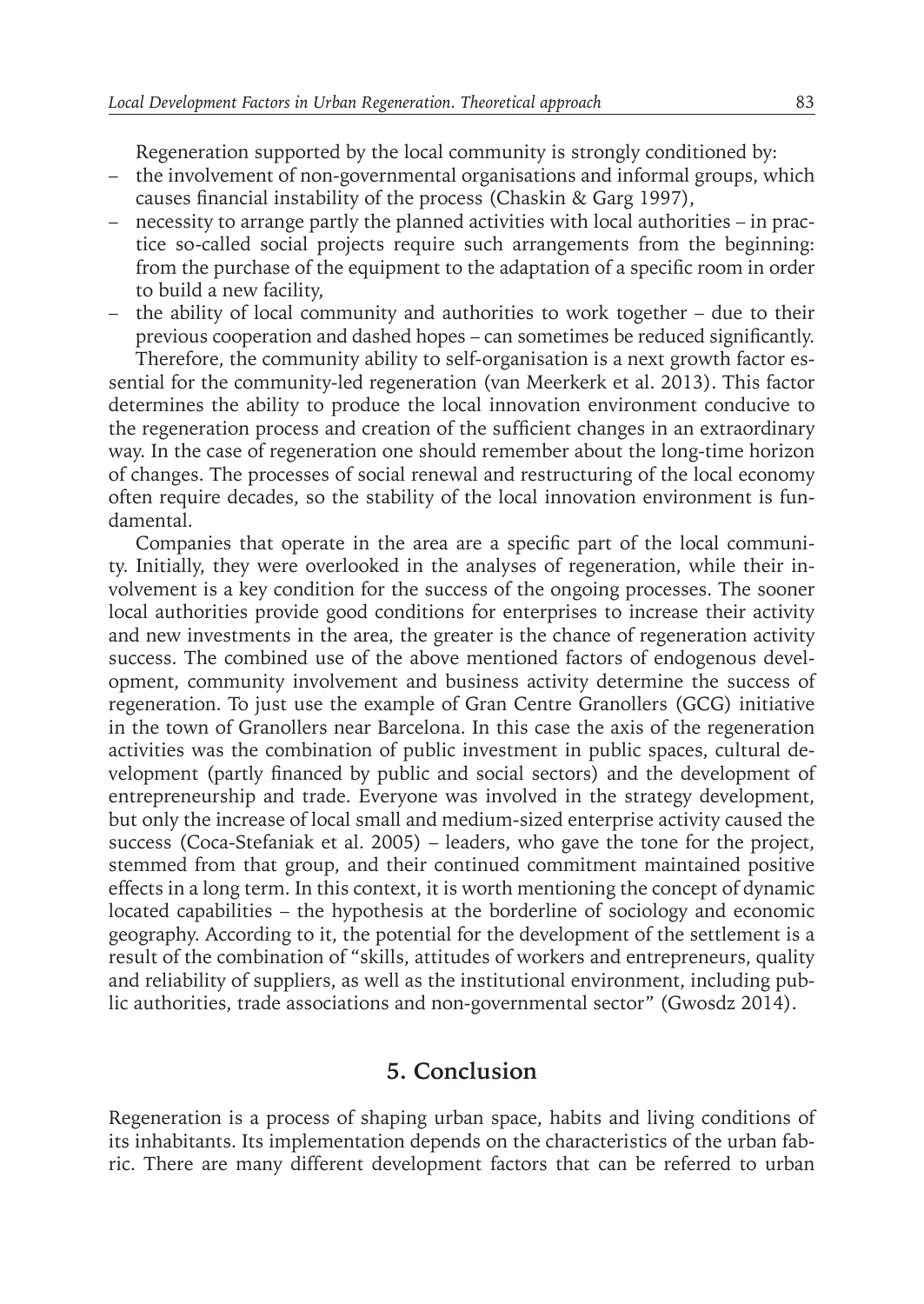regeneration as the driving force (culture, housing, retail, leisure either symbolic power of heritage or industrial sites). Every city combines different potentials and the possibility of using growth factors also varies within districts, neighbourhoods or even quarters. Therefore, next to the identification of the development factors, one should try to recognize the barriers stemming from the diversity within a city that prevent or hinder their use. Convergence of districts brought by solving the problems of degraded areas should allow the improvement of the city coherence and the optimum use of its potentials. Urban regeneration is a tool of this integration. The analysis of degraded areas problems' indicates that a typical area cannot be led out from the crisis on the basis of the aforementioned factors. Even if they occur, their impact is affected by different barriers, ranging from low security, short-lived existence of enterprises due to the low purchasing power of the residents, or the aspirations and potentials of local entrepreneurs, ending with stigmatisation of the residents in the opinion of the inhabitants of other districts. Therefore, the main aim of the article was the examination of key assumptions of urban and regional growth and development concepts to reflect on the theoretical rationale for mitigating this barrier.

Despite of the factors that stimulate city development, the negative feedback prevents the use of the growth opportunities, if it is based on external factors. The analysis indicates that are factors limiting the ability to exploit opportunities arising from the external environment. Given this conclusion, the analysis of theories explaining the ability of an individual settlement to grow through endogenous resources is crucial. According to the theory of polarisation low entrepreneurship in degraded areas makes it difficult to use the advantage of its proximity (technology distance and low efficiency of work/capital). The theory of A.O. Hirschman, states that diffusion of development in degraded areas is possible through communication but there is no guarantee that the development of communication infrastructure will lead to development or it will launch a digressive feedbacks, i.e. internal demand for external goods and services. The concept of G. Myrdal shows that the regression in degraded areas is most commonly the consequence of the centralisation of production using most valuable factors in the local/regional centre (e.g. the downtown/core of the functional area/agglomeration) by limiting their local possible beneficial effects. According to the N. Kaldor low skills of degraded area residents result in low labour costs, but its effectiveness cannot be raised without investment in human capital, often with uncertain return due to the accumulation of other problems (learned passivity, addictions, etc.). Supporting the residents of this area (community-led regeneration) is often expensive to the city as a whole (the cost of social assistance for the unemployed and living in poverty people because of the life difficulties or low qualifications), but – according to most of the presented theories – it is condition sine qua non – of success of urban regeneration and the major way to break the lock up on the path of development.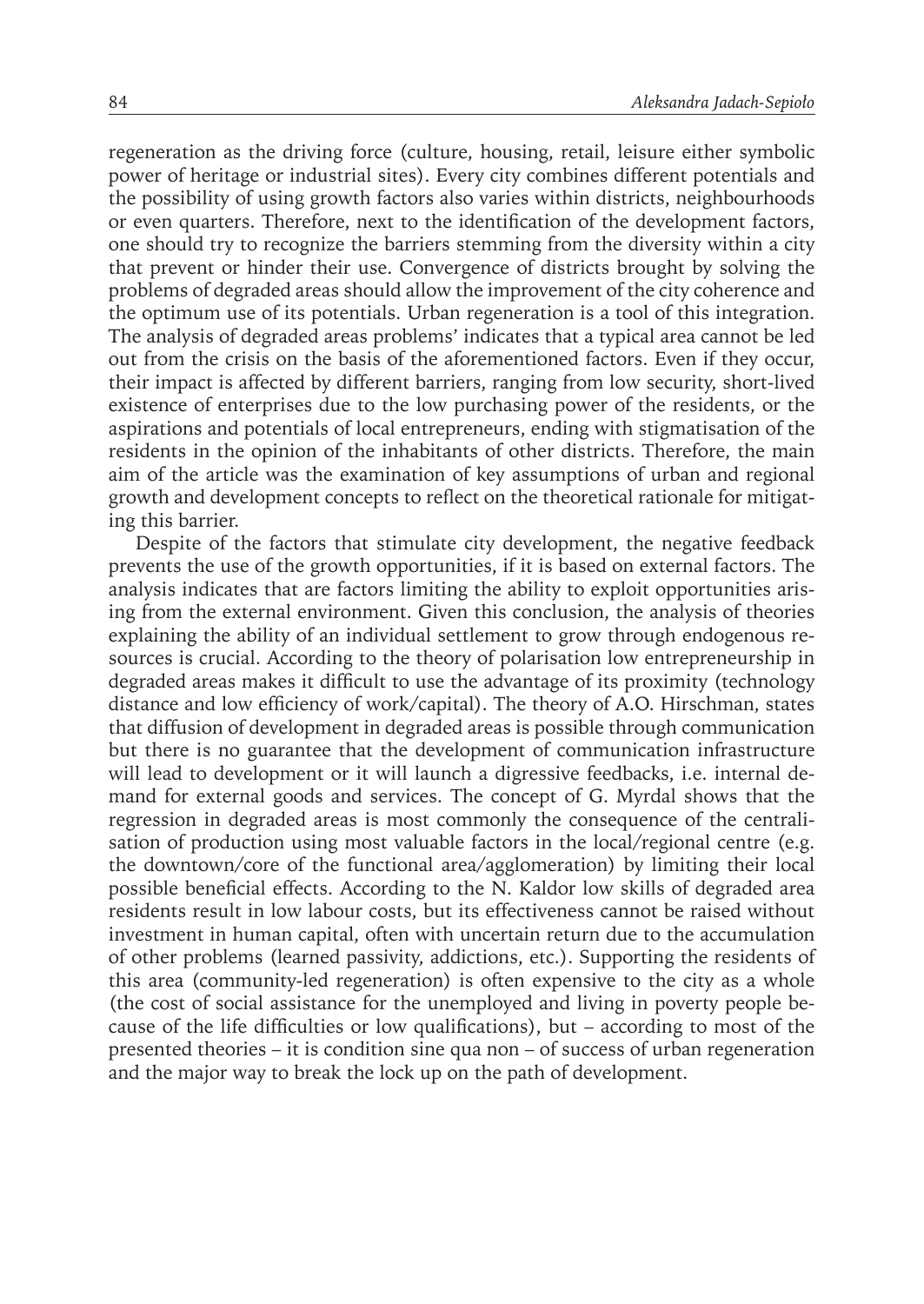#### **Acknowledgements**

This research was supported by a grant from the Warsaw School of Economics (number KNOP/S/06/14). I thank the team leader, Professor Hanna Godlewska- -Majkowska for helpful comments and strong support. I also thank the two anonymous referees.

#### **References**

- *A review of the alternative approaches to regional casino-led regeneration* (2008) Department for Communities and Local Government, London.
- Adamson D, Bromiley R (2013) Community empowerment: learning from practice in community regeneration. *International Journal of Public Sector Management* 26(3): 190–202.
- Blanco I (2013) Analysing urban governance networks: bringing regime theory back in. *Environment & Planning C: Government & Policy* 31(2): 276–291.
- Bramley G (2000) *Low Demand Housing and Unpopular Neighbourhoods*. DETR, London.
- Bryx M (2012) *Rewitalizacja miast a przedsiębiorczość*. Warsaw School of Economics Press, Warsaw.
- Byrne DS (2000) Newcastle's Going for Growth: governance and planning in a post-industrial metropolis*. Northern Economic Review* 30: 3–16.
- Chandler CA, David WL (1979) Alternative Economic Policies for the Revitalization of U.S. Central Cities. *American Economic Association* 69(2): 288–292.
- Chaskin RJ, Garg S (1997) The issue of governance in neighbourhood-based initiatives. *Urban Affairs Review* 32(5): 631–661.
- Cole I, Nevin B (2004) *The Road to Renewal: Early Development of the Housing Market Renewal Programme in England*. Joseph Rowntree Foundation, York.
- Conway M, Konvitz J (2000) Meeting the Challenge of Distressed Urban Areas. *Urban Studies* 37(4): 749–774.
- Couch C, Fraser C, Percy S (eds) (2003) *Urban Regeneration in Europe*. Blackwell Science, Oxford.
- Coca-Stefaniak JA, Parker C, Barbany A, Garrell X, Segovia E (2005) Gran Centre Granollers – city, culture and commerce. *International Journal of Retail & Distribution Management* 33(9): 685–696.
- Dijst M, Schenkel W, Thomas I (eds) (2002) *Governing Cities on the Move. Functional and Management Perspectives on Transformations of European Urban Infrastructures*. Gower, Aldershot.
- Dixon TJ (2005) The role of Retailing in Urban Regeneration. *Local Economy* 20(2): 168–182.
- Dziewoński K (1967) Baza ekonomiczna i struktura funkcjonalna miast. *Prace Geograficzne IG PAN* 63: 1–135.
- European Council of Planners (2003) *Nowa Karta Ateńska 2003, Wizja Miast XXI wieku*, www. zabytki-tonz.pl/pliki/karta%20atenska%202003\_pl.pdf, accessed: March 2016.
- Galar R (2007) The path dependency and path creation concepts related in terms of evolutionary adaptations. In: Jakubowska P, Kukliński A, Żuber P (eds) *The Europe of European Regions*. Ministry of Regional Development, Warsaw.
- Gospodini A (2005) Urban development, redevelopment and regeneration encouraged by transport infrastructure projects: The case study of 12 European cities. *European Planning Studies* 13(7): 1083–1111.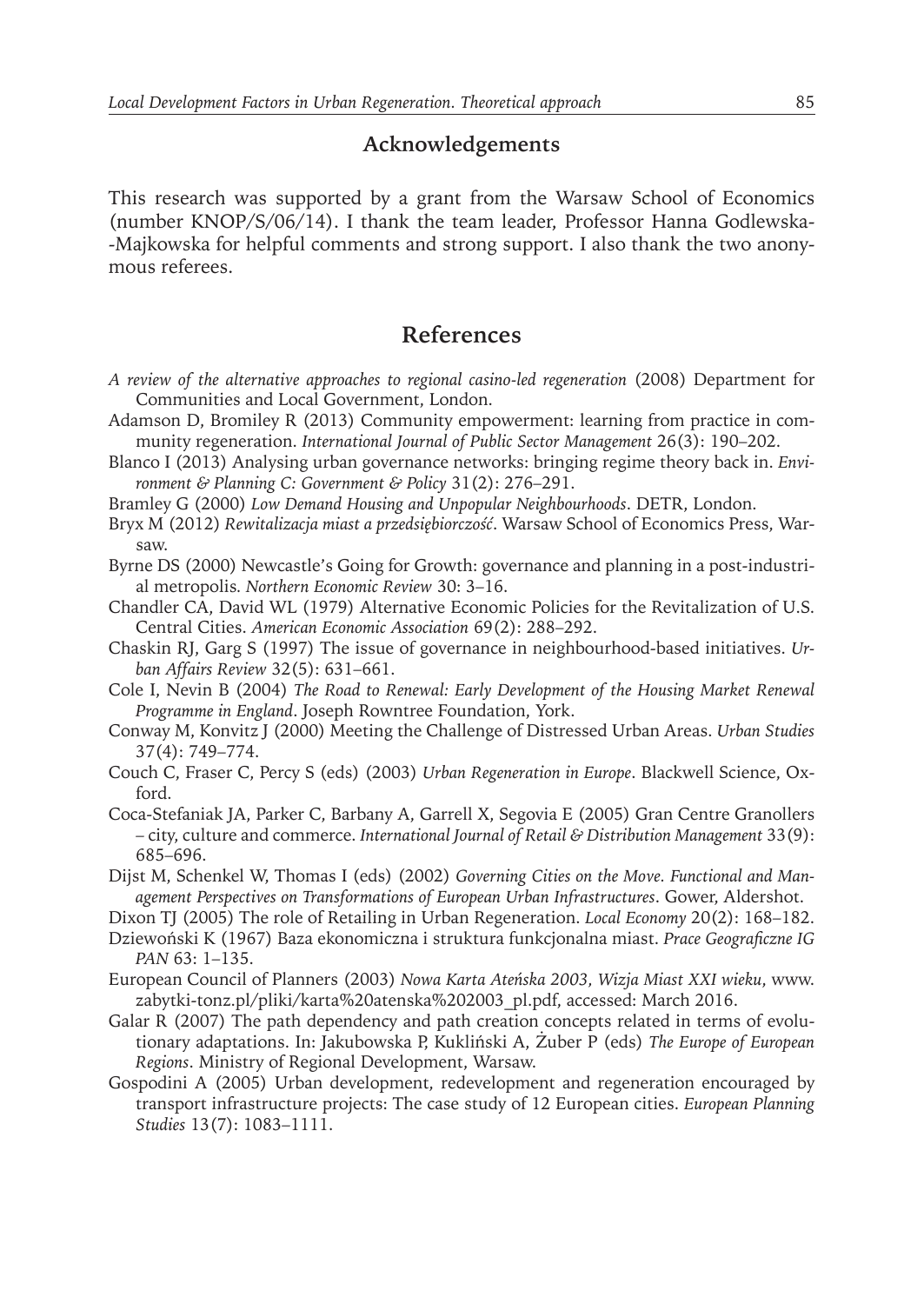- Grabher G (1993) The Weakness of Strong Ties: The Lock-in of Regional Development in the Ruhr Area. In: Amin A, Thrift N (eds) *Globalisation, institutions and regional development in Europe*. Oxford University Press, Oxford.
- Gwosdz K (2014) *Pomiędzy starą a nową ścieżką rozwojową*. Jagiellonian University, Cracow.
- Hart A (2003) A neighborhood renewal project in Dalston, Hackney: Towards a new form of partnership for inner city regeneration. *Journal of Retail & Leisure Property* 3(3): 237–245.
- Hubbard P (1996) Urban Design and City Regeneration: Social Representations of Entrepreneurial Landscapes. *Urban Studies* 33(8): 1441–1462.
- Jewtuchowicz A (2005) *Terytorium i współczesne dylematy jego rozwoju*. University of Łódz Press, Łódź.
- Kiełczewska-Zaleska M (1972) *Geografia osadnictwa*. PWN, Warsaw.
- Korenik S, Zakrzewska-Półtorak A (2011) *Teorie rozwoju regionalnego – ujęcie dynamiczne*. University of Economics Publishing, Wrocław.
- Kuciński K (2004) *Geografia ekonomiczna. Zarys teoretyczny*. Warsaw School of Economics Press, Warsaw.
- Myrdal G (1958) *Teoria ekonomii a kraje gospodarczo nierozwinięte*. PWG, Warsaw.
- Newman GD (2016) The eidos of urban form: a framework for heritage-based place making. *Journal of Urbanism* 9(4): 388–407.
- *National Urban Policy 2023 (NUP)* (2015) Ministry of Infrastructure and Development, Warsaw.
- Paddison R, Miles S (2007) *Culture-Led Urban Regeneration*. Routledge, London.
- Peck J (2005) Struggling with the creative class. *International Journal of Urban and Regional Research* 29(4): 740–770.
- Pinnegar S (2009) The question of scale in housing-led regeneration: tied to the neighbourhood? *Environment & Planning A* 41(12): 2911–2928.
- Ploegmakers H, Beckers P (2015) Evaluating urban regeneration: An assessment of the effectiveness of physical regeneration initiatives on run-down industrial sites in the Netherlands. *Urban Studies* 52(12): 2151–2169.
- Polko A (2005) *Miejski rynek mieszkaniowy i efekty sąsiedztwa*. Wydawnictwo Akademii Ekonomicznej w Katowicach. Katowice.
- *Revitalisation Act*, Republic of Poland, 9 October, 2015.
- Roberts PW, Sykes H (2000) *Urban Regeneration: A Handbook*. Sage, London.
- Schenkel W (2015) Regeneration Strategies in Shrinking Urban Neighbourhoods–Dimensions of Interventions in Theory and Practice. *European Planning Studies* 23(1): 69–86.
- Sepe M (2013) Creative Urban Regeneration between Innovation, Identity and Sustainability. *International Journal of Sustainable Development* 12(2–4): 595–613.
- Tajani F, Morano P (2015) An evaluation model of the financial feasibility of social housing in urban redevelopment. *Property Management* 33(2): 133–151.
- Tallon A (2010) *Urban Regeneration in the UK*. Routledge, London.
- Tavano Blessi G, Tremblay D-G, Sandri M, Pilati T (2012) New trajectories in urban regeneration processes: Cultural capital as source of human and social capital accumulation – Evidence from the case of Tohu in Montreal. *Cities* 29(6): 397–407.
- Taylor M (2007) Community participation in the real world: Opportunities and pitfalls in new governance spaces. *Urban Studies* 44(2): 297–317.
- Törnquist G (1983) Creativity and the renewal of regional life, seminar. In: Butimer A (ed.) Creativity and context: A Seminar Report*. Lund Studies in Geography. Series B: Human Geography* 50: 91–112.
- Wagenaar H (2007) Governance, complexity and democratic participation: How citizens and public officials harness the complexities of neighbourhood decline. *American Review of Public Administration* 37(1): 17–50.